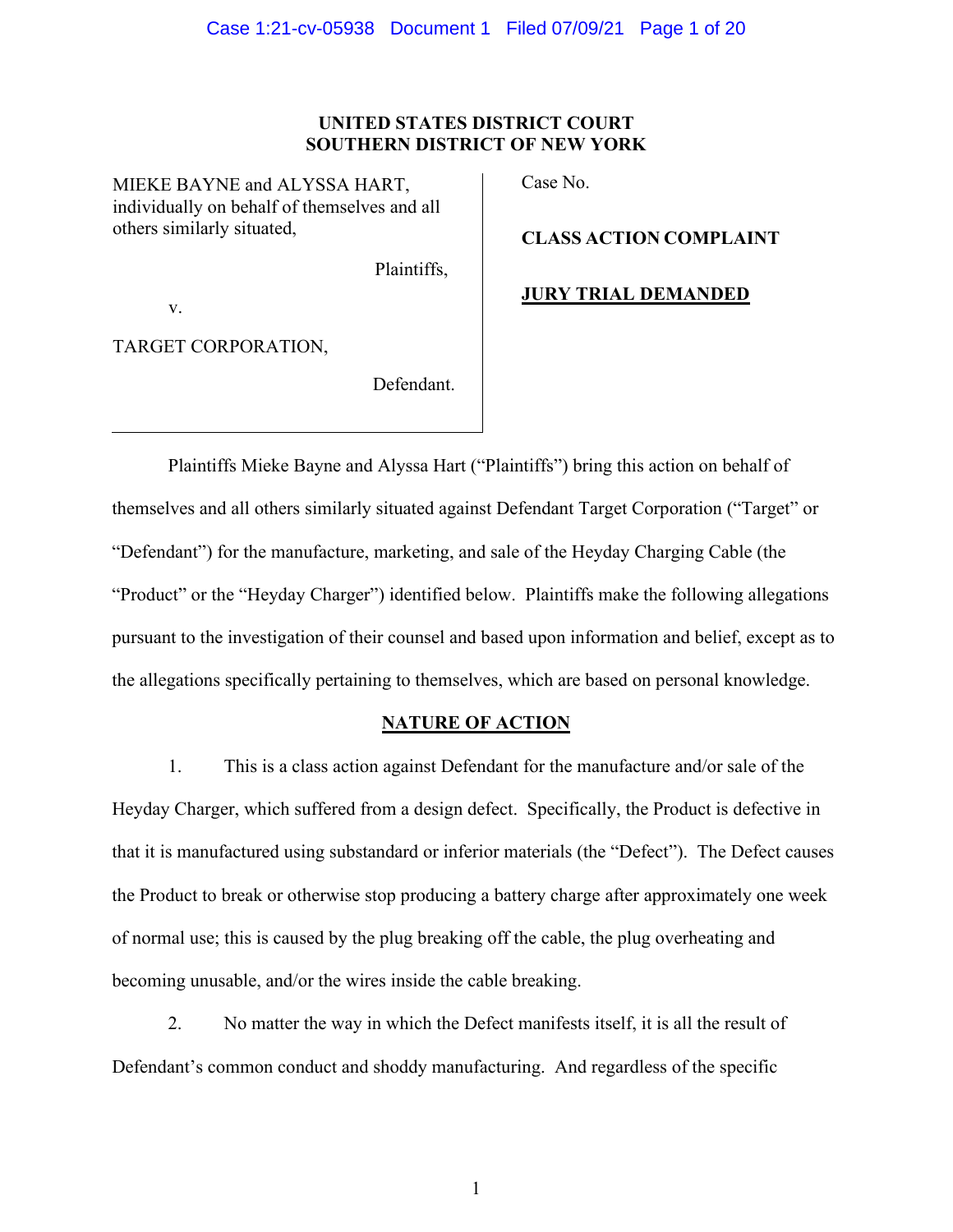#### Case 1:21-cv-05938 Document 1 Filed 07/09/21 Page 2 of 20

manifestation, the Defect renders the Product unsuitable for its principal and intended purpose: charging consumers' cellular phones.

3. Had Plaintiffs been aware of the Defect, they would not have purchased the Product, or would have paid significantly less for it.

4. Plaintiffs bring their claims against Defendant individually and on behalf of a class of all other similarly situated purchasers of the Product for (i) violation of New York General Business Law § 349; (ii) violation of New York General Business Law § 350; (iii) fraud; (iv) unjust enrichment; (v) breach of implied warranty; and (vi) violation of the Magnuson-Moss Warranty Act, 15 U.S.C. §§ 2301, *et seq*.

#### **PARTIES**

5. Plaintiff Mieke Bayne is, and at all times relevant to this action has been, a resident of Bronx, New York and a domiciliary of New York. In December 2020, Ms. Bayne purchased the Product from a Target store located in New York. Ms. Bayne purchased the Product because she believed it was fit for use as a cellular phone charger. However, the Product Ms. Bayne purchased was not fit to charge her cellular phone battery due to the Defect. Ms. Bayne would not have purchased the Product or would have paid significantly less for the Product had she known that the Product was unfit to perform its intended purpose.

6. The Product Ms. Bayne purchased malfunctioned a week after she purchased it as a result of the Defect. Accordingly, Ms. Bayne has not been able to use and cannot use the Product since that time. Ms. Bayne stopped using the Product long before she ever contemplated litigation.

7. Ms. Bayne reviewed the Product's packaging prior to purchase, and expressly relied on Defendant's representations and warranties in deciding whether to purchase the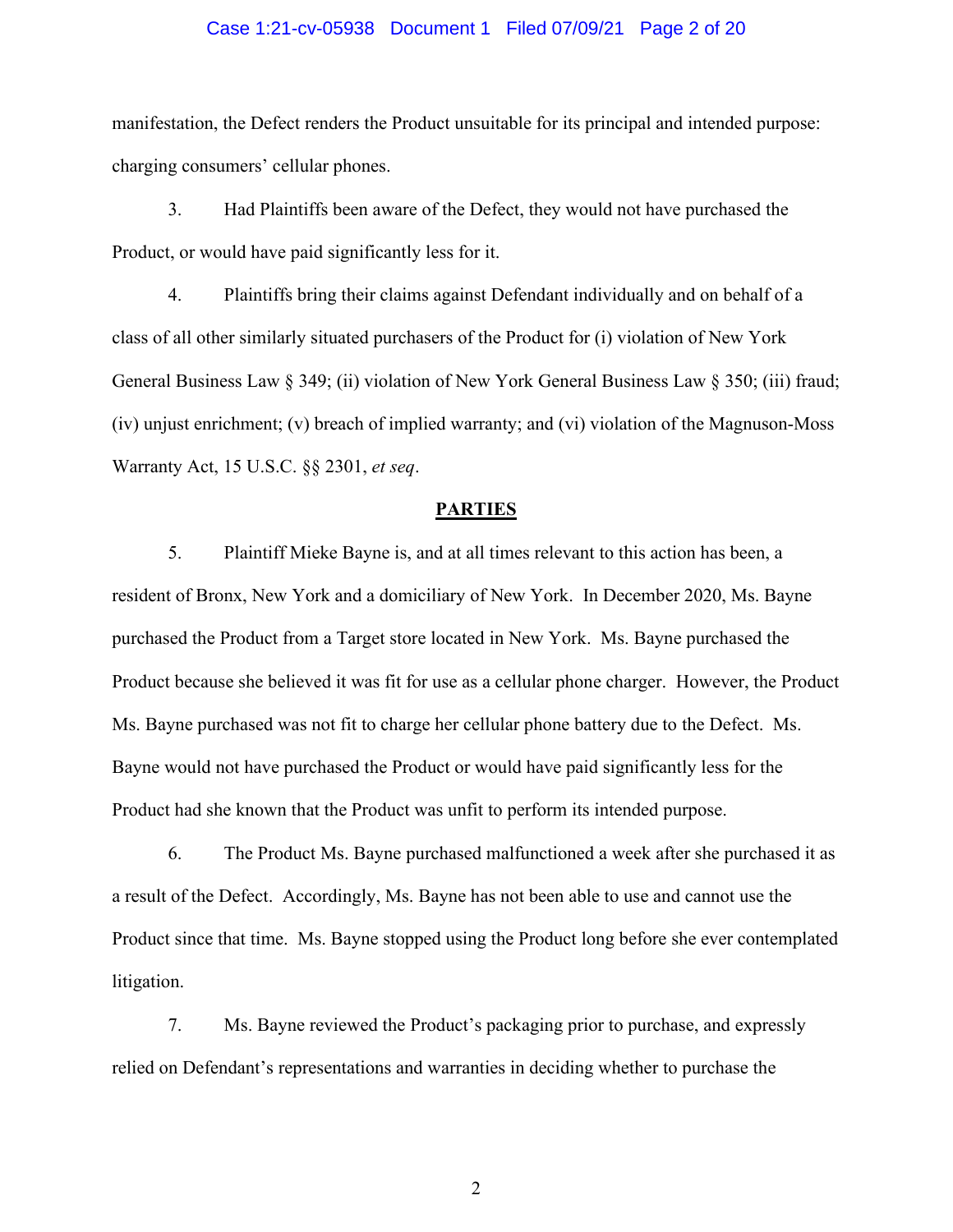#### Case 1:21-cv-05938 Document 1 Filed 07/09/21 Page 3 of 20

Product. Defendant disclosed on the packaging that the Product was a charging cable and described features typical of phone chargers. Further, Defendant impliedly warranted that the Product would be suitable for use as a phone charger that would be capable of restoring a phone's battery. However, Defendant did not disclose the Defect. Had Defendant disclosed the Defect, Ms. Bayne would not have purchased the Product because the Defect would have been material to her, or at the very least, she would have purchased the Product at a substantially reduced price.

8. Plaintiff Alyssa Hart is, and at all times relevant to this action has been, a resident of Monroe, New York and a domiciliary of New York. In June 2021, Ms. Hart purchased the Product from a Target store located in New York. Ms. Hart purchased the Product because she believed it was fit for use as a cellular phone charger. However, the Product Ms. Hart purchased was not fit to charge her cellular phone battery due to the Defect. Ms. Hart would not have purchased the Product or would have paid significantly less for the Product had she known that the Product was unfit to perform its intended purpose.

9. The Product Ms. Hart purchased malfunctioned a week after she purchased it as a result of the Defect. Accordingly, Ms. Hart has not been able to use and cannot use the Product since that time. Ms. Hart stopped using the Product before she ever contemplated litigation.

10. Ms. Hart reviewed the Product's packaging prior to purchase, and expressly relied on Defendant's representations and warranties in deciding whether to purchase the Product. Defendant disclosed on the packaging that the Product was a charging cable and described features typical of phone chargers. Further, Defendant impliedly warranted that the Product would be suitable for use as a phone charger that would be capable of restoring a phone's battery. However, Defendant did not disclose the Defect. Had Defendant disclosed the Defect,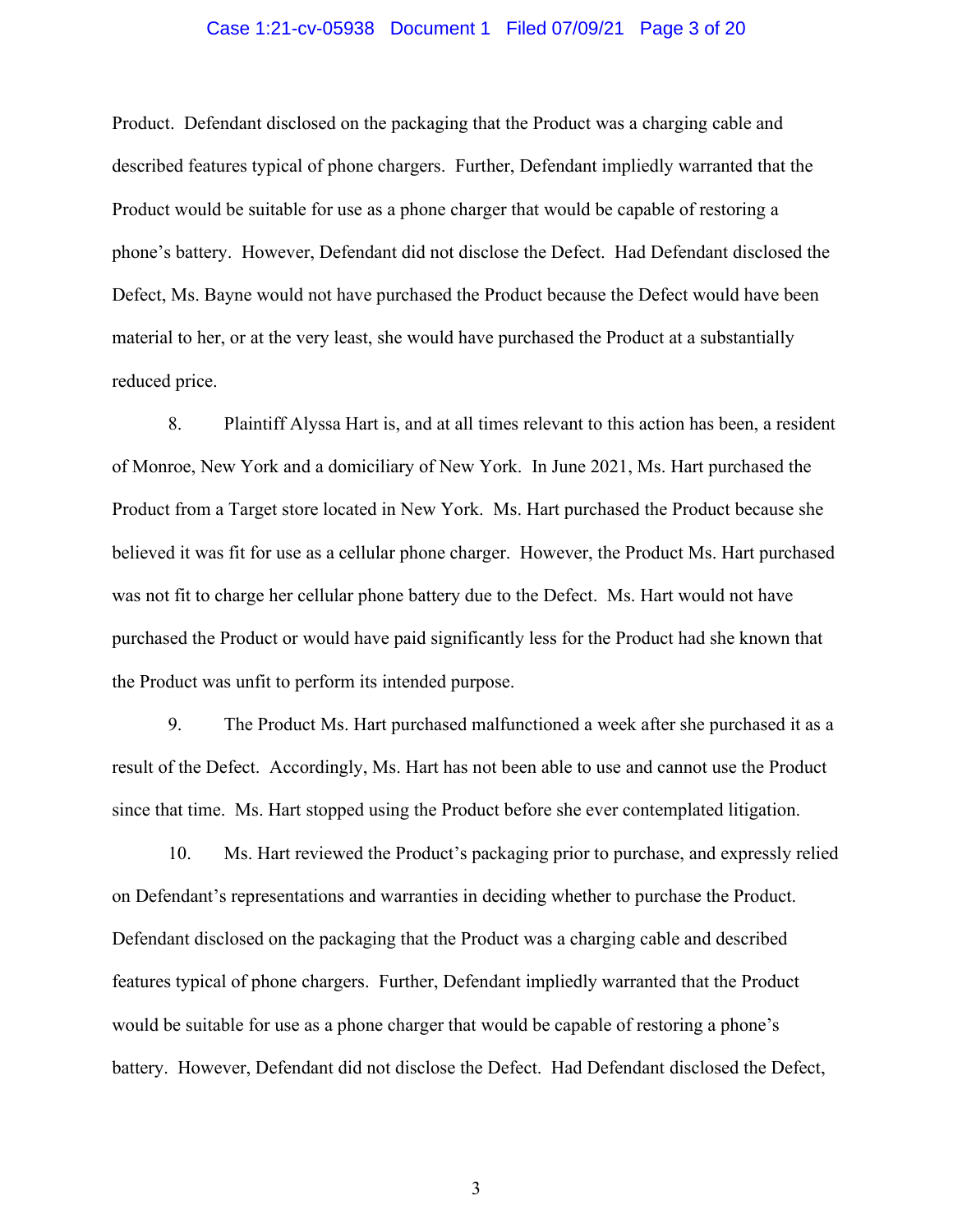#### Case 1:21-cv-05938 Document 1 Filed 07/09/21 Page 4 of 20

Ms. Hart would not have purchased the Product because the Defect would have been material to her, or at the very least, she would have purchased the Product at a substantially reduced price.

11. Defendant Target, Corp. is a Minnesota corporation with its principal place of business at 1000 Nicollet Mall, Minneapolis, Minnesota 55403. Defendant markets and distributes the Product throughout the United States and the State of New York, and the Product is manufactured exclusively for Defendant's stores. Defendant sells its products directly to consumers in Target stores and on the Target website.

#### **JURISDICTION AND VENUE**

12. This Court has subject matter jurisdiction over this action pursuant to 28 U.S.C. § 1331 because this action arises under a law of the United States (the Magnuson-Moss Warranty Act, 15 U.S.C. §§ 2301, *et seq.*). This Court also has supplemental jurisdiction over Plaintiffs' state law claims pursuant to 28 U.S.C. § 1367(a) because these claims are so related to Plaintiffs' claim under the Magnuson-Moss Warranty Act that they form part of the same case or controversy under Article III of the United States Constitution.

13. This Court has personal jurisdiction over Defendant because Defendant conducts substantial business within this District and a substantial portion of the events that gave rise to Plaintiffs' claims occurred in this District.

14. Venue is proper in this District pursuant to 28 U.S.C. § 1391 because Defendant does substantial business in this District and a substantial part of the events giving rise to Plaintiffs' claims took place within this District because Plaintiffs purchased the Product in this District.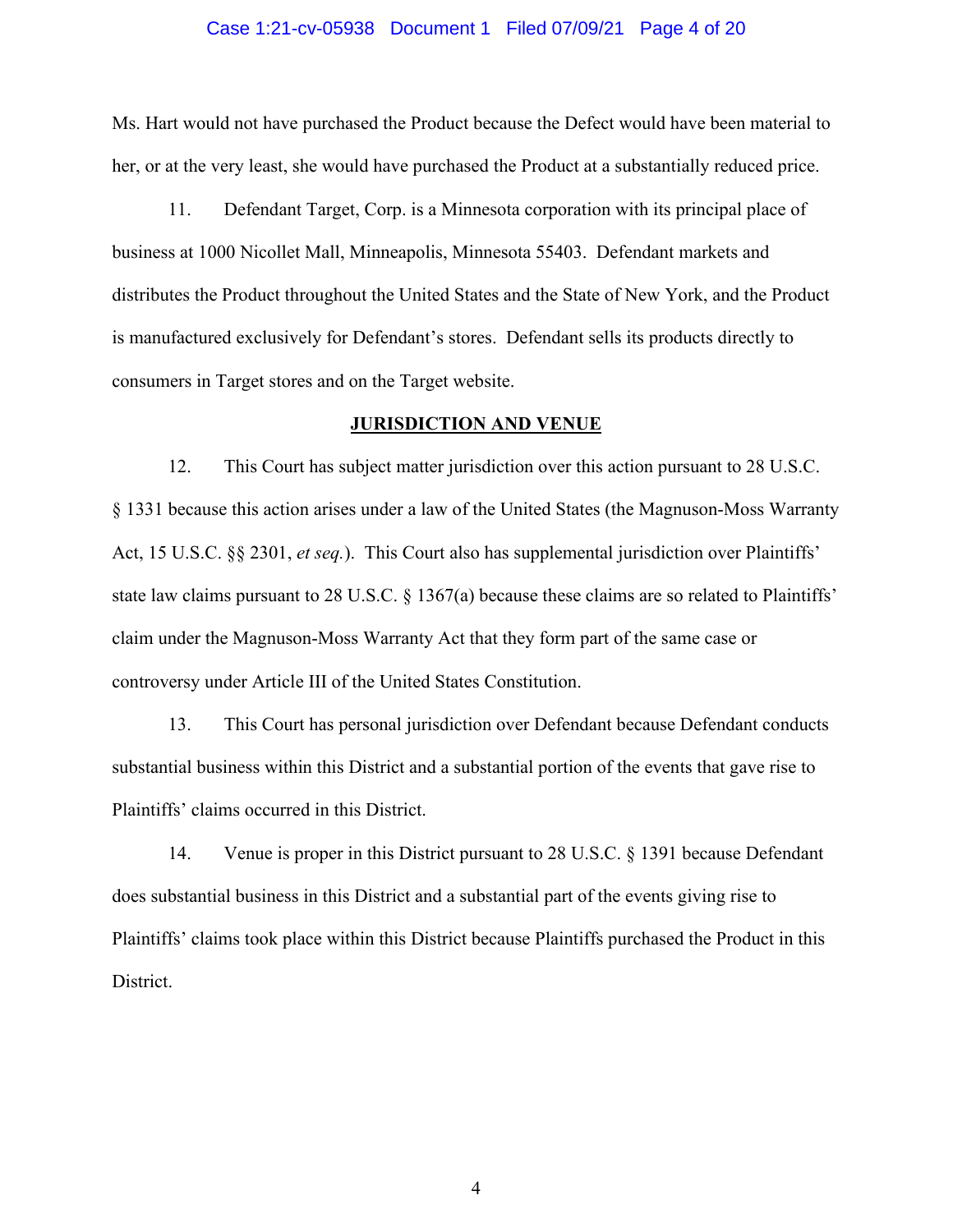#### **COMMON FACTUAL ALLEGATIONS**

15. Defendant Target is a retail store franchise that owns and operates over 1,900 general merchandise stores nationwide. Among the various items sold by Defendant is the Heyday Charger, which is the product at issue here.

16. On the Product's packaging, Defendant represents and warrants that the Product has "high charging speed," and is "Made for iPhone" and "iPad".

17. The Product is sold exclusively by Defendant.

18. The Product is of extremely poor quality and uses inferior manufacturing materials, which causes the Product to break and cease working as a phone charger shortly after purchase. The Defect can cause the plug to break off the cable, the plug to overheat and become unusable, and the wires inside the cables to break. All of these problems, however, arise from the same Defect itself.

19. Ultimately, the Defect causes the Product to not charge phone and device batteries as intended and advertised. The Defect is substantially likely to materialize during the useful life of the Product.

20. Upon information and believe, Target has sold hundreds of thousands of Heyday Chargers at approximately \$10 each. Thus, Target has profited enormously from its failure to disclose the Defect.

21. Defendant made partial representations to Plaintiffs and class members, while suppressing the Defect. Specifically, by displaying the Product and describing its features, the product packaging implied that the Product was suitable for use as an iPhone and iPad battery charger, without disclosing the Defect, which makes the Product useless.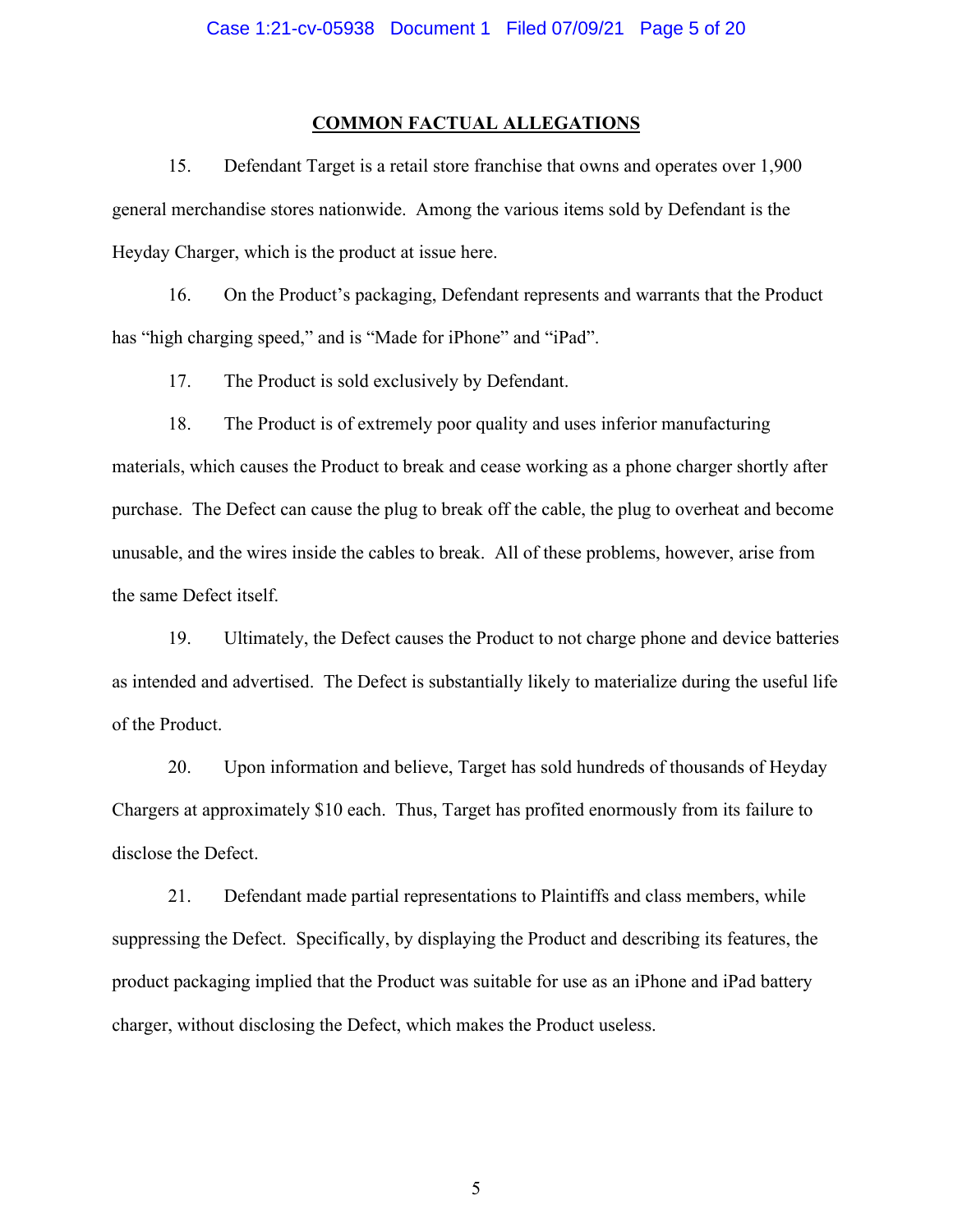#### Case 1:21-cv-05938 Document 1 Filed 07/09/21 Page 6 of 20

22. Defendant has long known of the Defect. Defendant Target operates a website that allows consumers to purchase products as well as post reviews about its products.

23. Since at least 2019, Defendant has received numerous negative reviews on the Product's page. Yet Defendant continues to sell the defective Product anyway.

24. For instance, around 2019, a consumer by the screen name "mlpnk34" wrote a review of the Product on Defendant's website and gave the Product one star out of five. The review stated: "I've purchased two of these, the braided cable and the flat cable, and neither lasted more than a couple of weeks. I'm very careful with my cables so as not to bend them and break the wires near the port. They just quit working. Total waste of money. The \$5 cables from the bargain section last longer."

25. Around 2020, another consumer by the screen name "Jen" wrote a review of the Product on Defendant's website and also gave the Product one star, out of five. The review stated: "I had the braided 6 ft cord for less than 2 weeks. Last night I tried to plug it in and the part that plugs into the phone came off. No pushing. Just broke off when I tried to charge my phone."

26. In early 2021, a consumer by the screen name "Fire Hazard" wrote a review of the Product on Defendant's website and also gave the Product one star, out of five. The review stated: "It just started on fire. I smelled something burning and it was smoking, red spark, I burned by thumb. Very scary. This could have burnt our house down."

27. Also in early 2021, a consumer by the screen name "SenoraB" wrote a review of the Product on Defendant's website and also gave the Product one star, out of five. The review stated: "I should've looked at the reviews first! After a few months it has just stopped working. Not worth the money."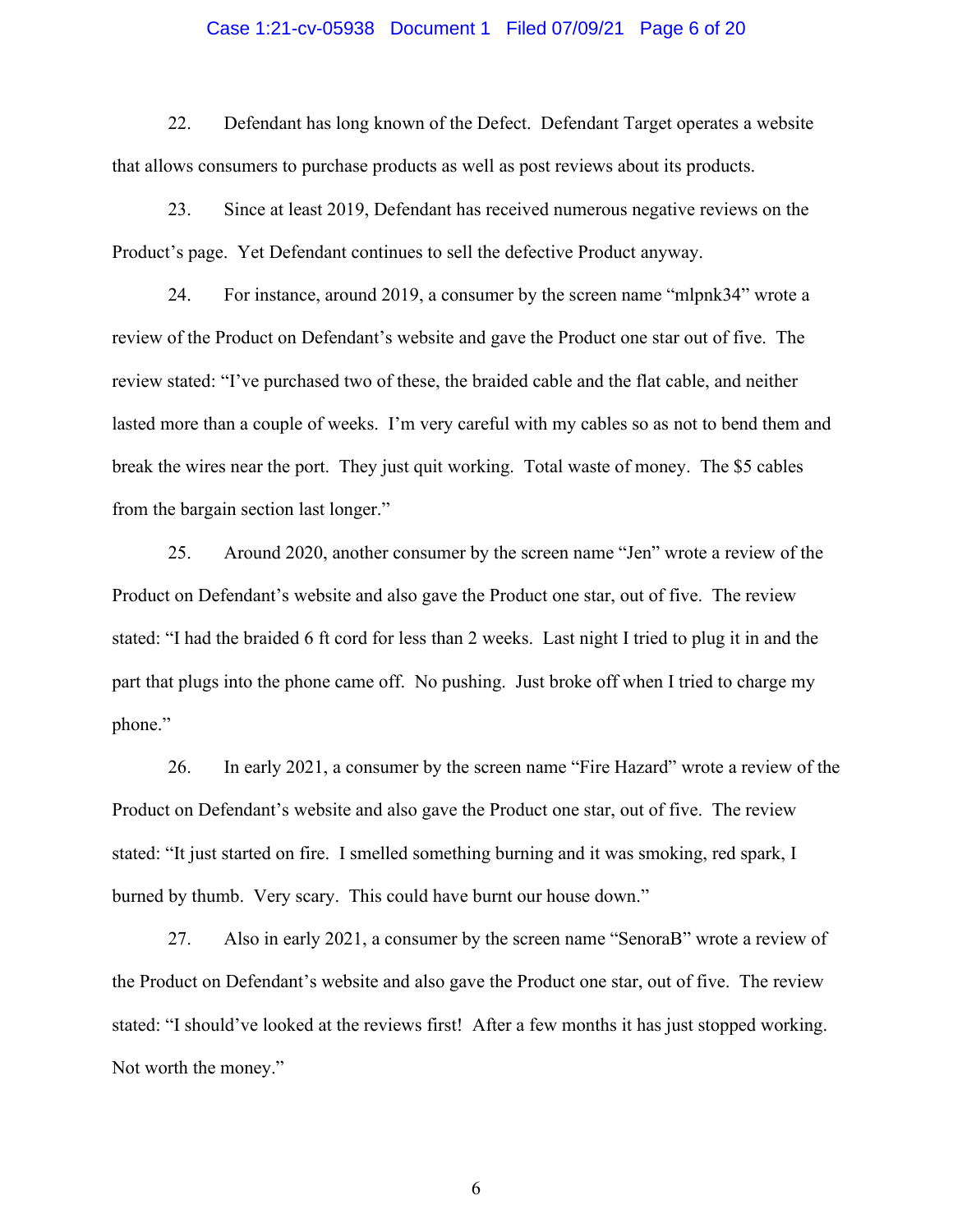# Case 1:21-cv-05938 Document 1 Filed 07/09/21 Page 7 of 20

28. Defendant Target was alerted hundreds of times about the Product Defect through online reviews. For example, the Heyday 6' Lightning to USB-A Braided Cable – Ocean Teal/Navy has an average of 2.2 stars out of five, based on 323 reviews. Only 22% of the reviewers would recommend another purchase the Product. These reviews also included photos of the Product Defect.

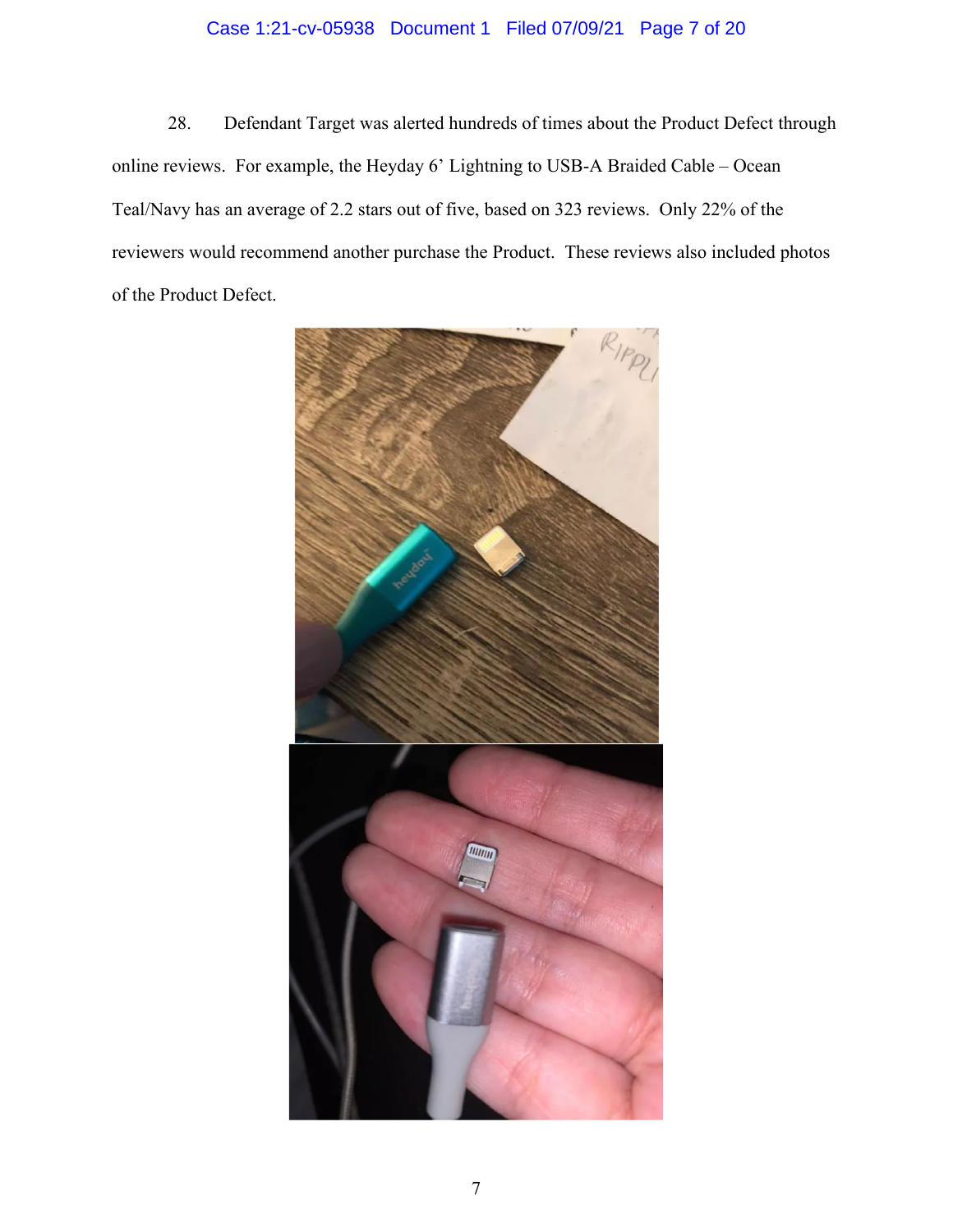

29. Further, Defendant was alerted about the Defect due to consumer complaints filed with the CPSC. $<sup>1</sup>$ </sup>

<sup>&</sup>lt;sup>1</sup> Per federal regulations, all safety reports that are submitted online through the CPSC website are sent directly to the product's manufacturer and retailers. As set forth in more detail below, the CPSC website indicates that all safety complaints referenced herein were sent to Defendant, including the dates on which they were sent. Defendant also monitors safety complaints from the CPSC, and thus Defendant would have independently become aware of each safety report referenced herein separate and apart from noticed received from the CPSC.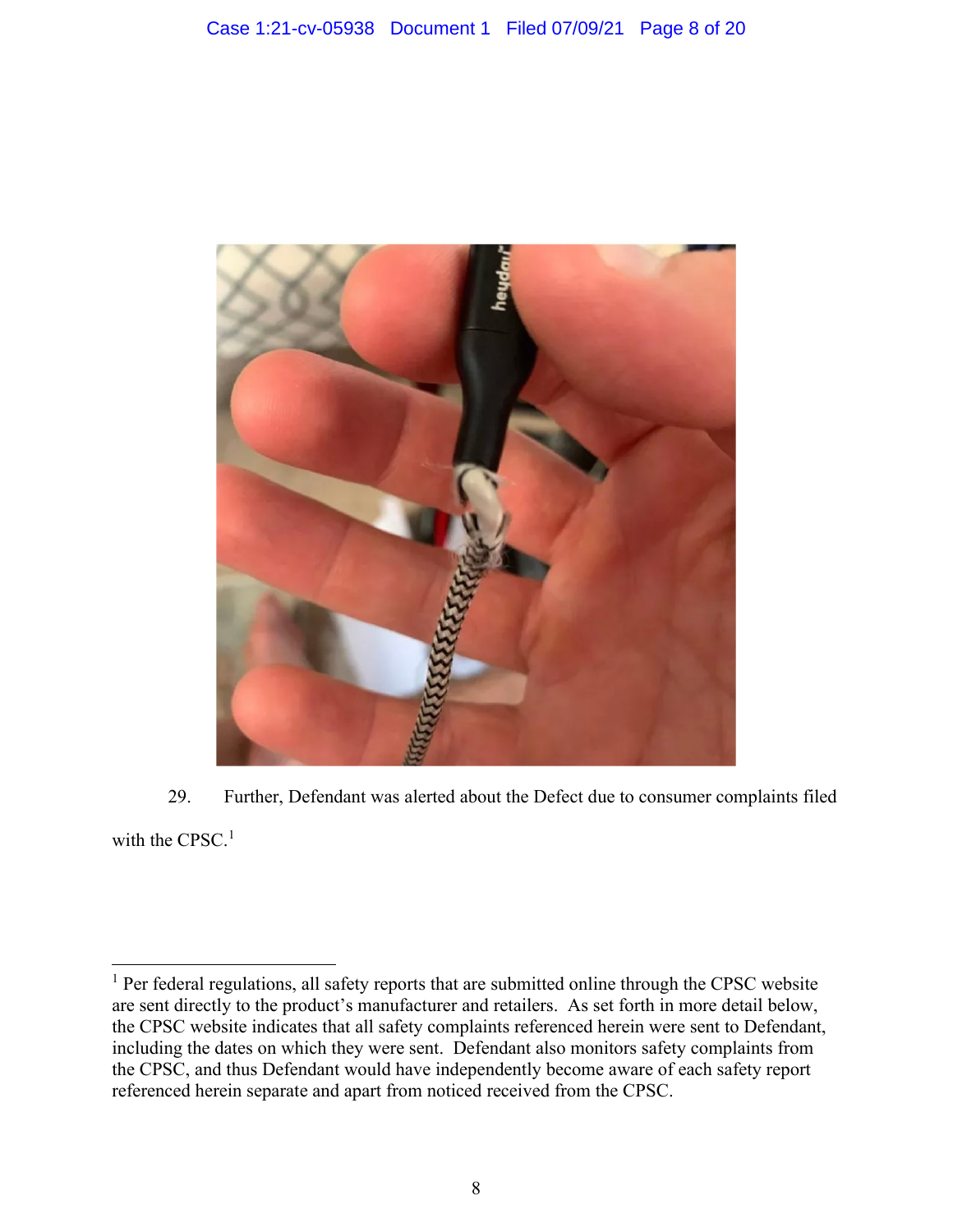#### Case 1:21-cv-05938 Document 1 Filed 07/09/21 Page 9 of 20

30. For instance, on September 17, 2019, a consumer submitted a report to the CPSC concerning a Heyday Charging Cable. The complaint stated: "I used the [H]eyday usb cord to charge my [REDACTED]. It gave me a 2nd degree burn on my leg." The consumer stated that they sought treatment from a medical professional. The CPSC also sent this complaint to Target on October 3, 2019.

31. In another instance, on February 13, 2019, a consumer submitted a report to the CPSC concerning the Product. The complaint stated: "[W]hile sitting in the passenger seat of my vehicle, the phone charger I had plugged into my husband's cell phone started smoking and burning. I immediately pulled the phone charger from the phone and unplugged it from the car, but it had already melted both the charger and the charge port on the phone." The consumer stated that they independently contacted and alerted the manufacturer about this defect. The CPSC also sent this complaint to Target on February 28, 2019. Hence, Target was alerted twice about this incident—once by the consumer directly and then again later by the CPSC.

32. In total, Defendant received 8 reports of the Defect through the CPSC.

33. Defendant also would have had notice of the Defect as a result of product returns.

34. Thus, information from customer returns and complaints made directly to Defendant, whether alone or in the aggregate, would have put Defendant on notice of the Defect. Nonetheless, Target failed to recall the Product, allowing innumerable consumers to make worthless purchases.

35. In short, Plaintiffs and Class members purchased the Product, which was made from inferior and shoddy manufacturing components (the Defect) and thus breaks shortly after purchase. While the Defect may manifest itself in different ways—such as the plug breaking or the cable overheating—each issue results from the same common problems with the Product and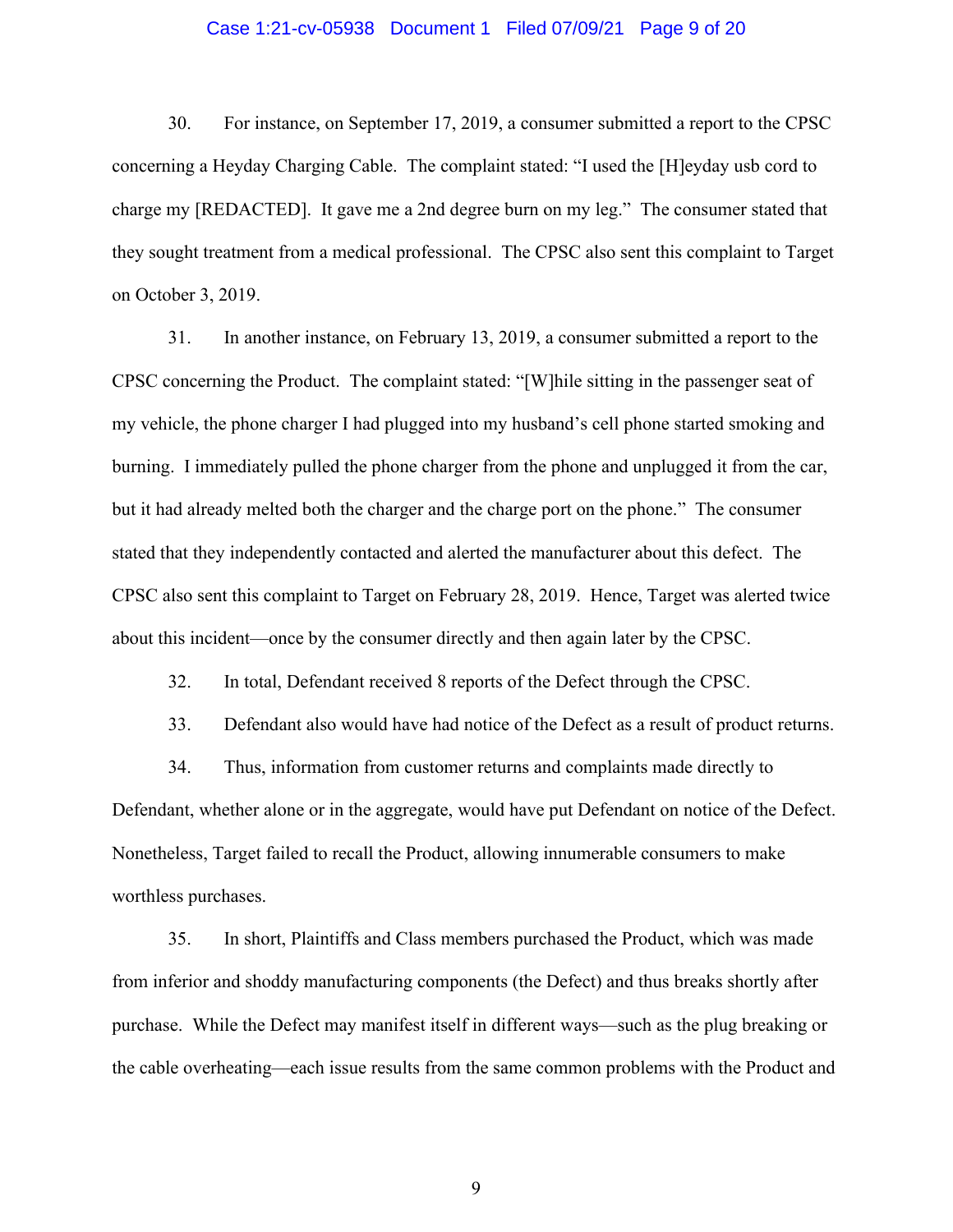#### Case 1:21-cv-05938 Document 1 Filed 07/09/21 Page 10 of 20

the same common manufacturing practices by Defendant. And the end result is also always the same: the Product is worthless because it is unfit and unusable as a phone charger, its sole purpose.

#### **CLASS REPRESENTATION ALLEGATIONS**

36. Plaintiffs seek to represent a class defined as all persons in the United States who purchased the Product (the "Class"). Excluded from the Class are persons who made such purchases for purpose of resale.

37. Plaintiffs also seek to represent a subclass of all Class Members who purchased the Product in the State of New York (the "New York Subclass") (collectively with the Class, the "Classes").

38. Subject to additional information obtained through further investigation and discovery, the above-described Classes may be modified or narrowed as appropriate, including through the use of multi-state subclasses.

39. At this time, Plaintiffs do not know the exact number of members of the aforementioned Class and New York Subclass ("Class Members" and "Subclass Members," respectively). However, given the number of Defendant's retail stores in the United States selling the Product, Plaintiffs believe that Class and Subclass Members are so numerous that joinder of all members is impracticable.

40. There is a well-defined community of interest in the questions of law and fact involved in this case. Questions of law and fact common to the members of the Class that predominate over questions that may affect individual Class members include:

> (a) whether Defendant misrepresented and/or failed to disclose material facts concerning the Product;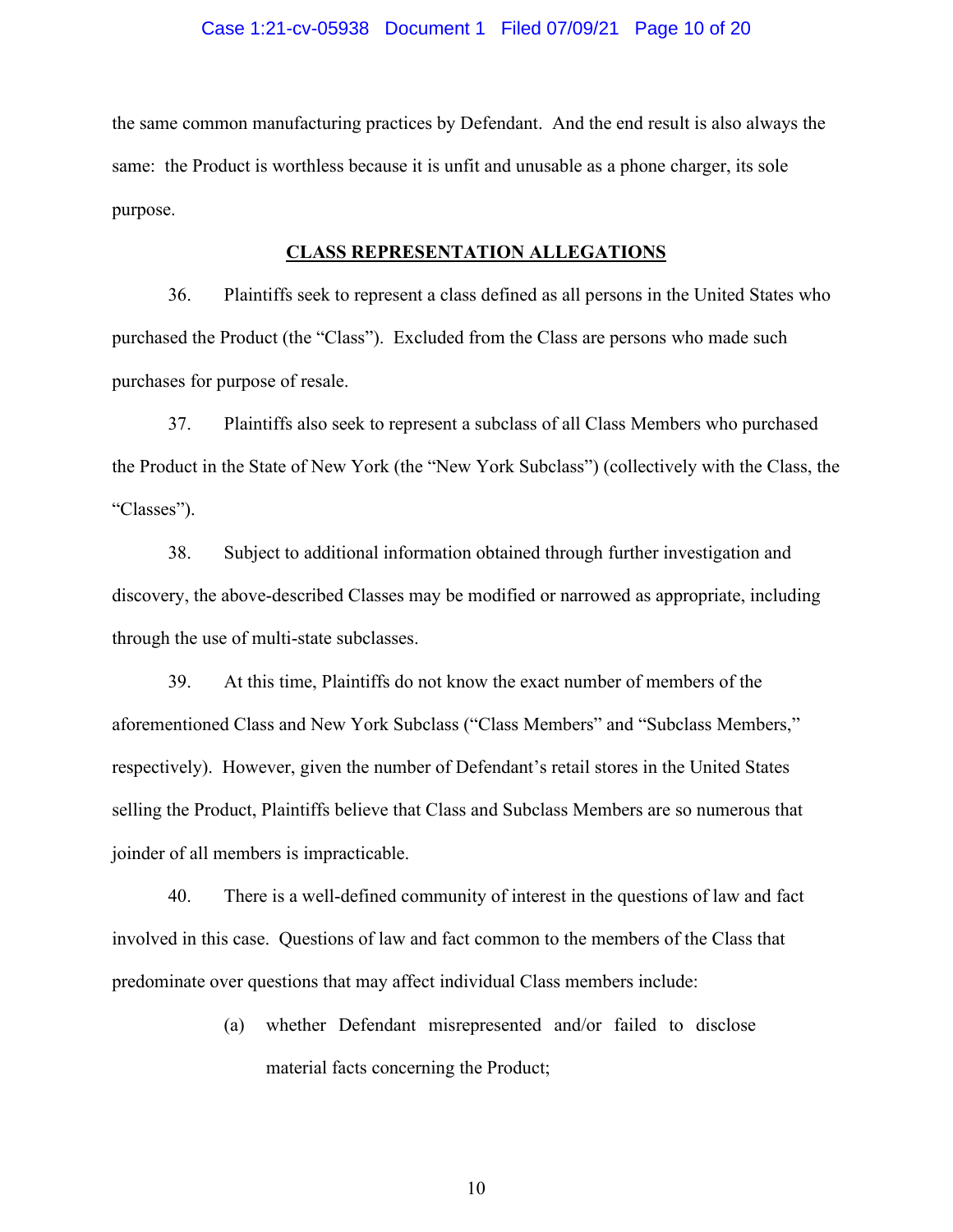- (b) whether Defendant's conduct was unfair and/or deceptive;
- (c) whether Defendant has been unjustly enriched as a result of the unlawful conduct alleged in this Complaint such that it would be inequitable for Defendant to retain the benefits conferred upon Defendant by Plaintiffs and the Classes;
- (d) whether Plaintiffs and the Classes sustained damages with respect to the common law claims asserted, and if so, the proper measure of their damages.

41. With respect to the New York Subclass, additional questions of law and fact common to the members that predominate over questions that may affect individual members include whether Defendant violated the New York General Business Law § 349 and § 350.

42. Plaintiffs' claims are typical of those of the Classes because Plaintiffs, like all members of the Classes, purchased, in a typical consumer setting, Defendant's Product, and Plaintiffs sustained damages from Defendant's wrongful conduct.

43. Plaintiffs will fairly and adequately protect the interests of the Classes and have retained counsel that is experienced in litigating complex class actions. Plaintiffs have no interests which conflict with those of the Classes.

44. A class action is superior to other available methods for the fair and efficient adjudication of this controversy, especially given the unsatisfactory nature of Defendant's recall.

45. The prosecution of separate actions by members of the Classes would create a risk of establishing inconsistent rulings and/or incompatible standards of conduct for Defendant. For example, one court might enjoin Defendant from performing the challenged acts, whereas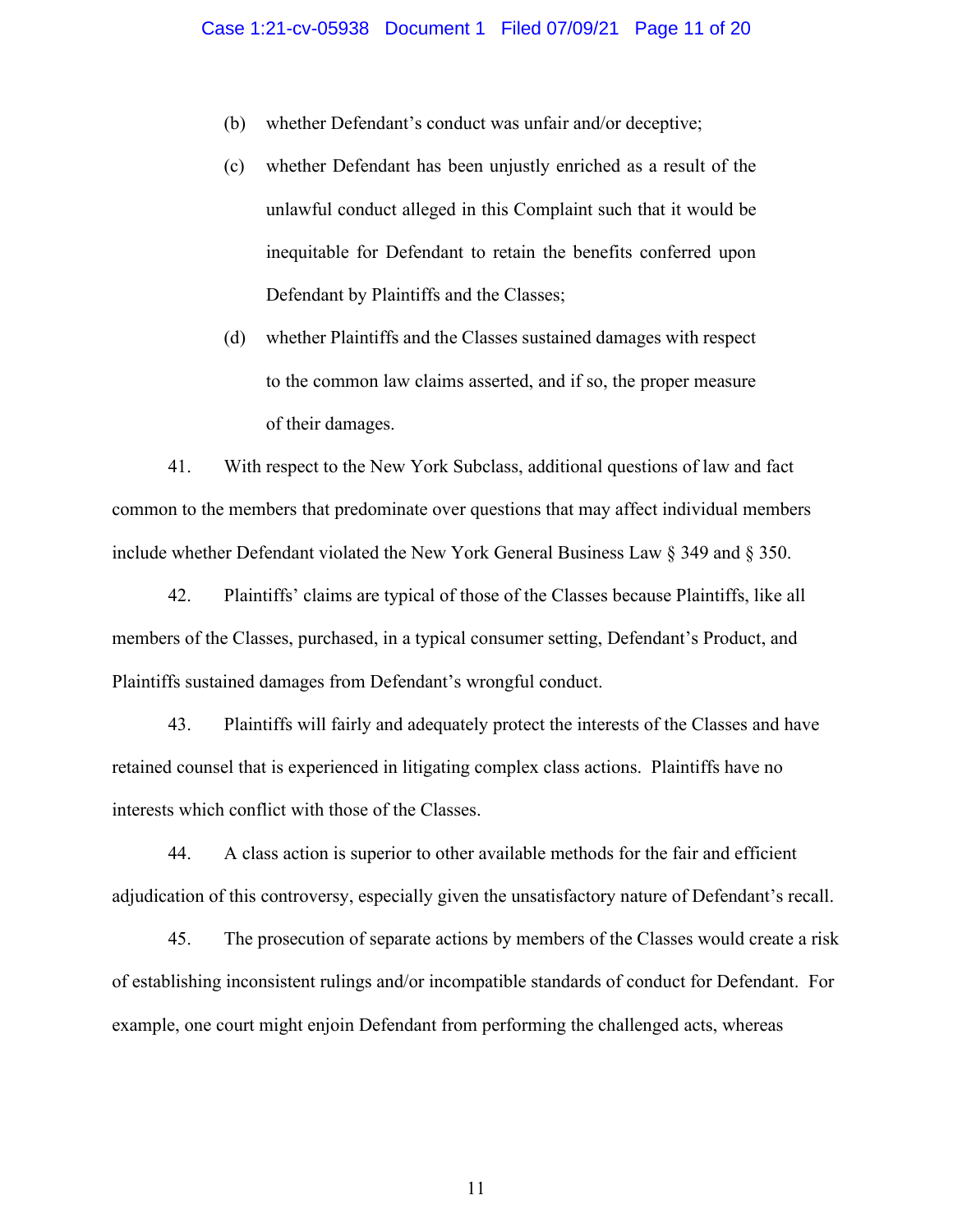#### Case 1:21-cv-05938 Document 1 Filed 07/09/21 Page 12 of 20

another might not. In addition, individual actions could be dispositive of the interests of the Classes even where certain Class or Subclass Members are not parties to such actions.

# **COUNT I Violation Of New York General Business Law § 349**

46. Plaintiffs hereby incorporate by reference the allegations contained in all preceding paragraphs of this complaint.

47. Plaintiffs bring this claim individually and on behalf of the members of the proposed New York Subclass against Defendant.

48. New York's General Business Law § 349 prohibits deceptive acts or practices in the conduct of any business, trade, or commerce.

49. In its sale of goods throughout the State of New York, Defendant conducts business and trade within the meaning and intendment of New York's General Business Law § 349.

50. Plaintiffs and members of the New York Subclass are consumers who purchased the Product from Defendant for their personal use.

51. By the acts and conduct alleged herein, Defendant engaged in deceptive, unfair, and misleading acts and practices, which include, without limitation, failing to disclose that the Product contained the Defect, which made it unsuitable and unusable for its intended purpose (*i.e.*, charging phones).

52. Defendant intentionally concealed and omitted material facts regarding the true nature of the Product.

53. The foregoing deceptive acts and practices were directed at consumers.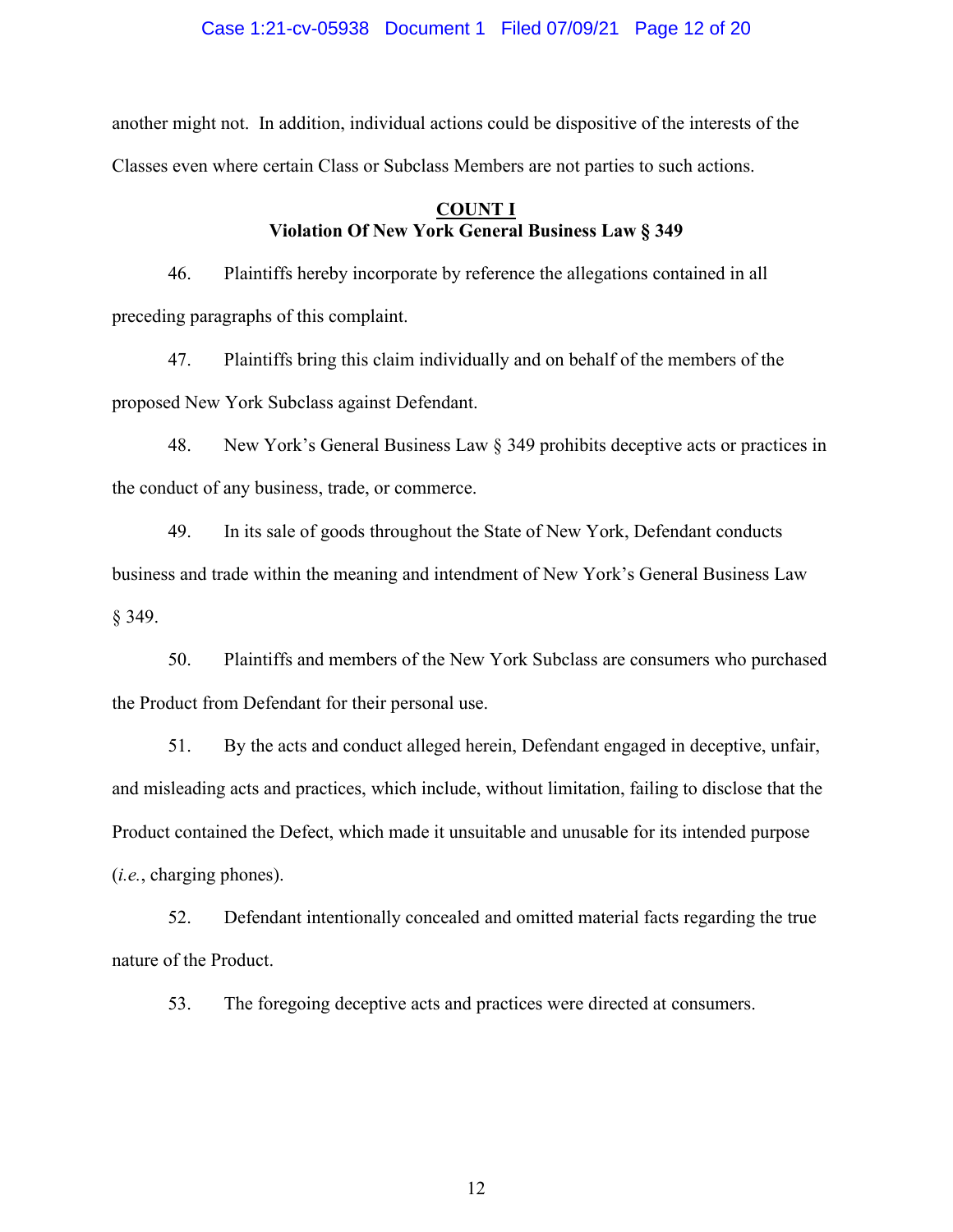#### Case 1:21-cv-05938 Document 1 Filed 07/09/21 Page 13 of 20

54. The foregoing deceptive acts and practices are misleading in a material way because they fundamentally misrepresent the characteristics and quality of the Product to induce consumers to purchase the same.

55. By reason of this conduct, Defendant engaged in deceptive conduct in violation of New York's General Business Law.

56. Defendant's actions are the direct, foreseeable, and proximate cause of the damages that Plaintiffs and members of the New York Subclass have sustained from having paid for and used Defendant's products.

57. As a result of Defendant's violations, Plaintiffs and members of the New York Subclass have suffered damages because: (a) they would not have purchased the Product on the same terms, if at all, if they knew that the Product had the Defect; and (b) the Product does not have the characteristics, uses, benefits, or qualities as promised.

58. On behalf of themselves and other members of the New York Subclass, Plaintiffs seek to recover their actual damages or fifty dollars, whichever is greater, three times actual damages, and reasonable attorneys' fees.

# **COUNT II Violation Of New York General Business Law § 350**

59. Plaintiffs hereby incorporate by reference the allegations contained in all preceding paragraphs of this complaint.

60. Plaintiffs bring this claim individually and on behalf of the members of the proposed New York Subclass against Defendant.

61. New York's General Business Law § 350 prohibits false advertising in the conduct of any business, trade, or commerce.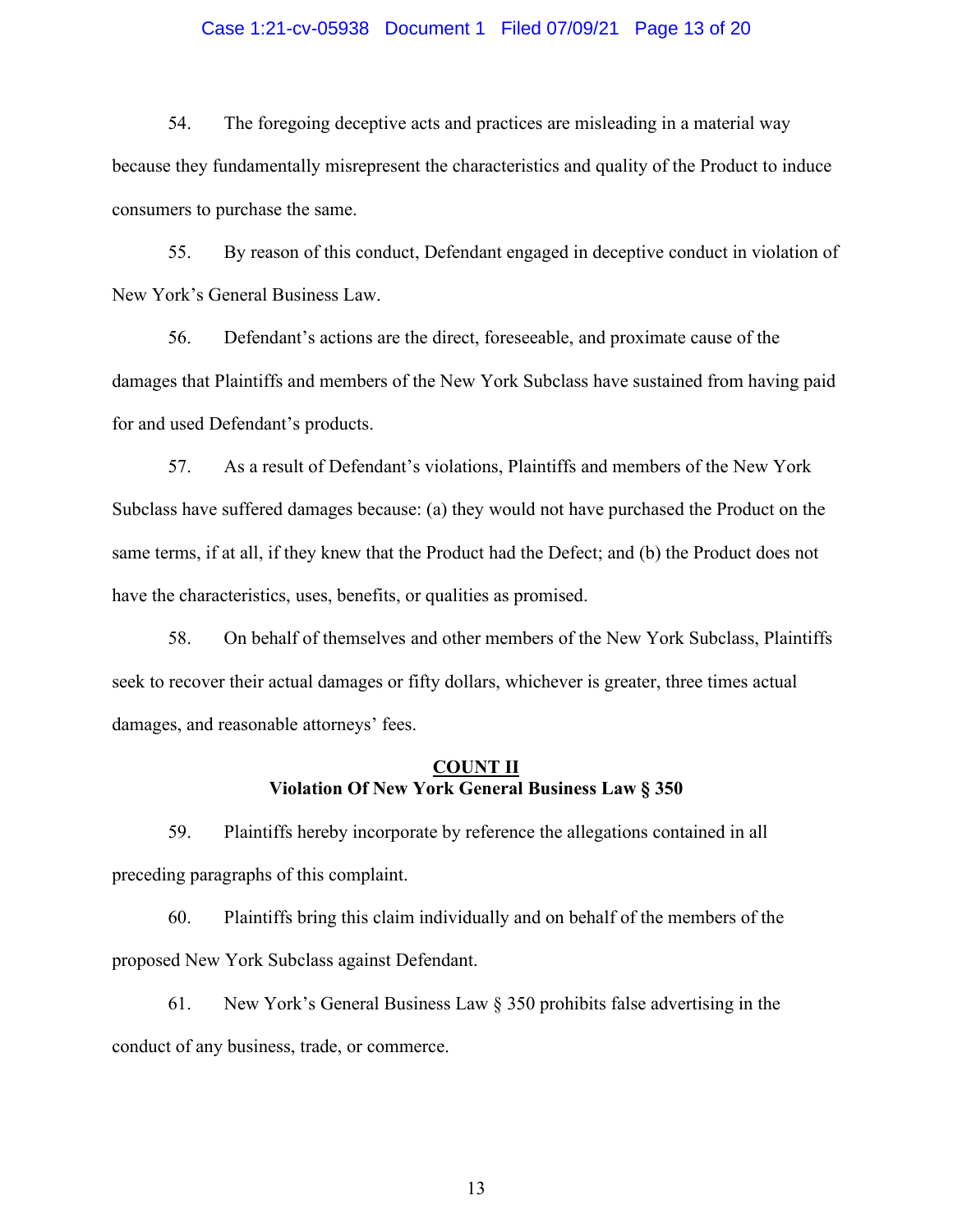#### Case 1:21-cv-05938 Document 1 Filed 07/09/21 Page 14 of 20

62. Pursuant to said statute, false advertising is defined as "advertising, including labeling, of a commodity ... if such advertising is misleading in a material respect."

63. Based on the foregoing, Defendant engaged in consumer-oriented conduct that is deceptive or misleading in a material way which constitutes false advertising in violation of Section 350 of New York's General Business Law.

64. Defendant's false, misleading, and deceptive representations and omissions of fact about the Product were and are directed towards consumers.

65. Defendant's false, misleading, and deceptive representations and omissions were and are likely to mislead a reasonable consumer acting reasonably under the circumstances.

66. Defendant's false, misleading, and deceptive representations and omissions have resulted in consumer injury or harm to the public interest.

67. As a result of Defendant's false, misleading, and deceptive statements and representations of fact, and omissions, Plaintiffs and the New York Subclass have suffered and continue to suffer economic injury.

68. As a result of Defendant's violations, Plaintiffs and members of the New York Subclass have suffered damages because: (a) they would not have purchased the Product on the same terms, if at all, if they knew that the Product had the Defect; and (b) the Product does not have the characteristics, uses, benefits, or qualities as promised.

69. On behalf of themselves and other members of the New York Subclass, Plaintiffs seek to recover actual damages or five hundred dollars, whichever is greater, three times actual damages, and reasonable attorneys' fees.

#### **COUNT III Fraudulent Omission**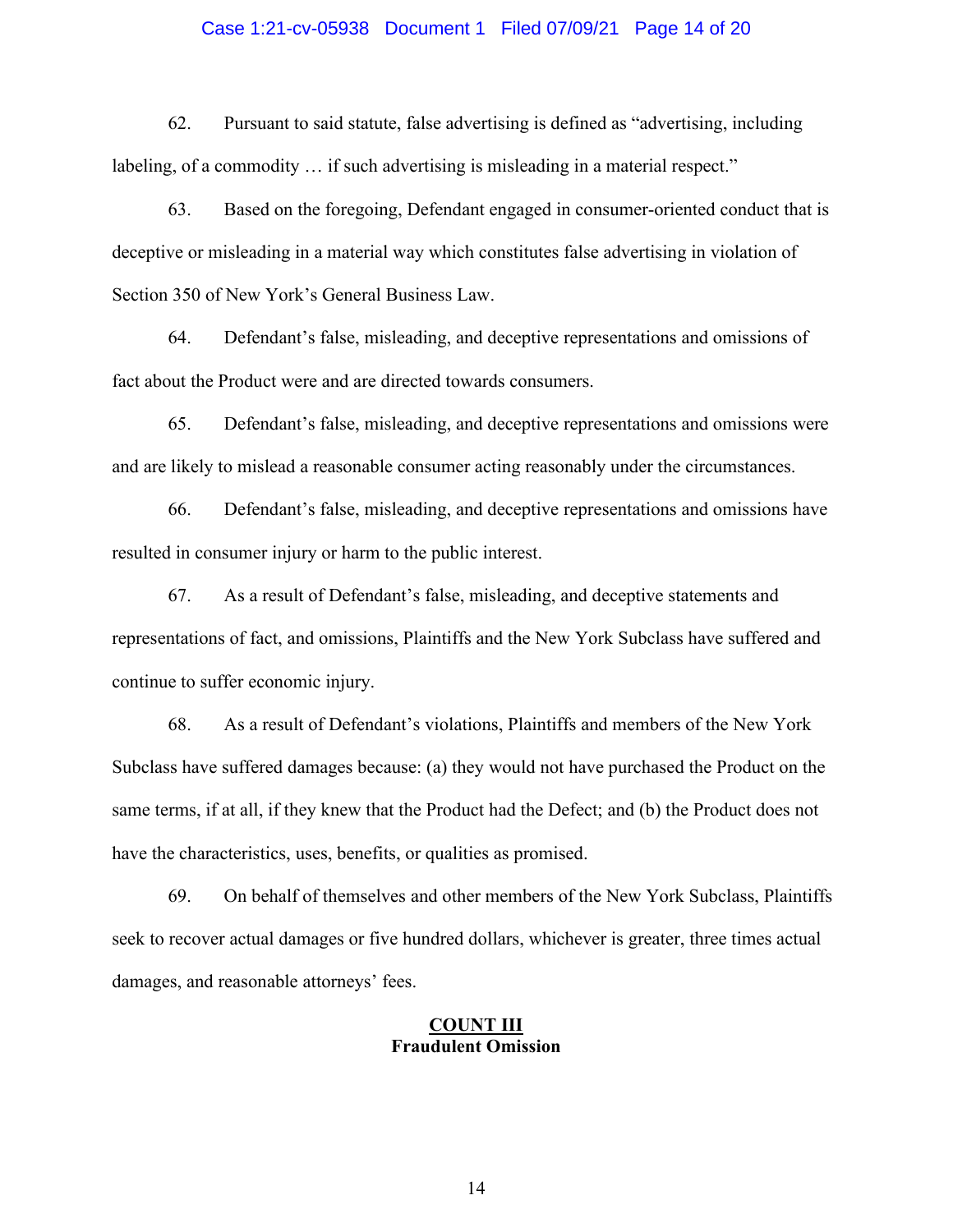#### Case 1:21-cv-05938 Document 1 Filed 07/09/21 Page 15 of 20

70. Plaintiffs incorporate by reference and re-allege herein all paragraphs alleged above.

71. Plaintiffs bring this claim individually and on behalf of the members of the proposed Classes against Defendant.

72. This claim is based on fraudulent omissions concerning the utility of the Product. As discussed above, Defendant failed to disclose the Defect.

73. The false and misleading omissions were made with knowledge of their falsehood. Defendant is a nationwide general merchandise retailer who knew of reports of the Product's defective nature. Nonetheless, Defendant continued to sell its worthless battery chargers to unsuspecting consumers.

74. The false and misleading omissions were made by Defendant, upon which Plaintiffs and members of the proposed Classes reasonably and justifiably relied, and were intended to induce and actually induced Plaintiffs and members of the proposed Classes to purchase the Product.

75. The fraudulent actions of Defendant caused damage to Plaintiffs and members of the proposed Classes, who are entitled to damages and punitive damages.

#### **COUNT IV Unjust Enrichment**

76. Plaintiffs incorporate by reference and re-allege herein all paragraphs alleged above.

77. Plaintiffs bring this claim individually and on behalf of the members of the proposed Classes against Defendant.

78. Plaintiffs and members of the Classes conferred benefits on Defendant by purchasing the Product.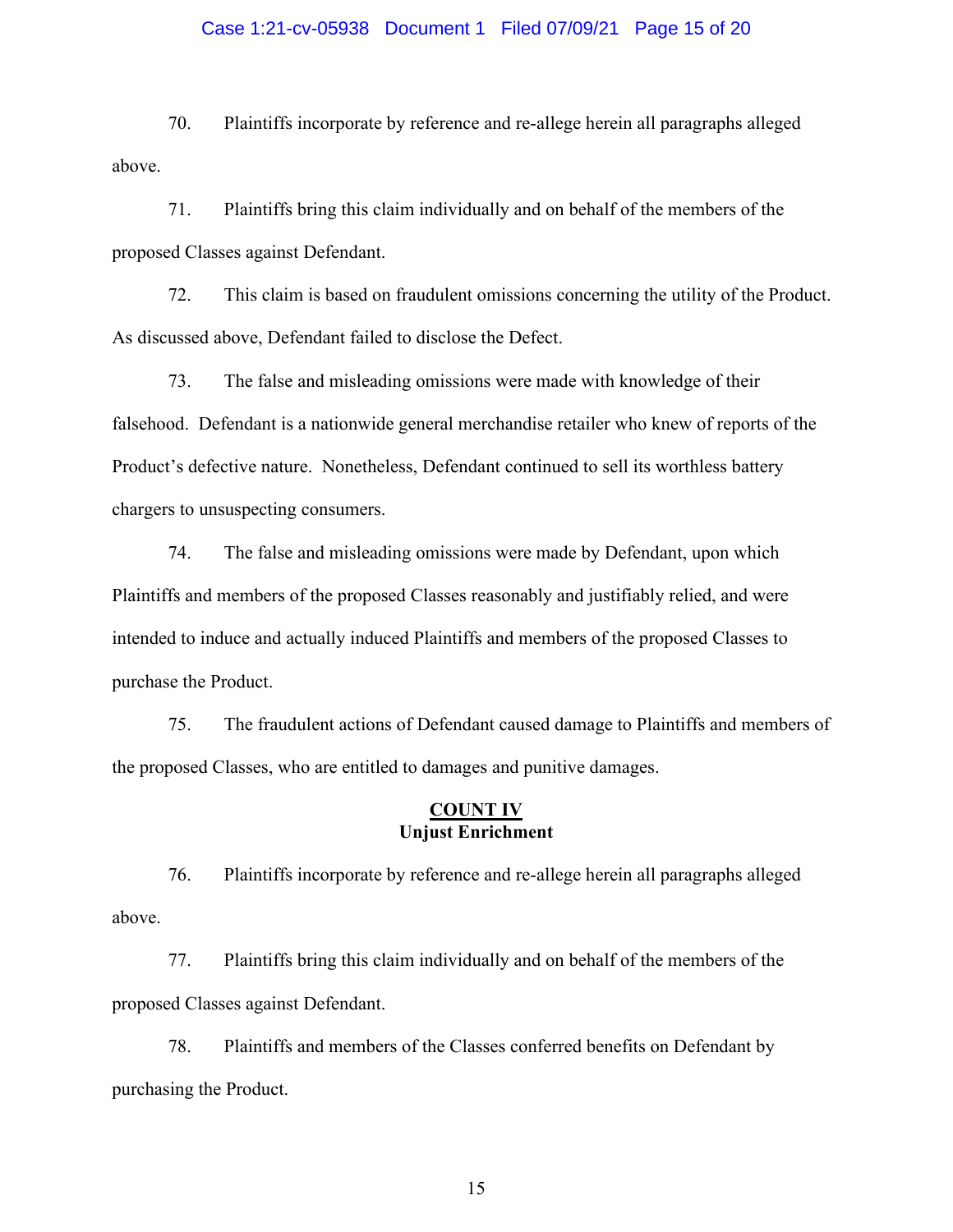#### Case 1:21-cv-05938 Document 1 Filed 07/09/21 Page 16 of 20

79. Defendant has been unjustly enriched in retaining the revenues derived from Plaintiffs' and Class and Subclass Members' purchases of the Product. Retention of those moneys under these circumstances is unjust and inequitable because Defendant failed to disclose that the Product was unfit for use as a battery charger. These omissions caused injuries to Plaintiffs and members of the Classes because they would not have purchased the Product if the true facts were known.

80. Because Defendant's retention of the non-gratuitous benefits conferred on them by Plaintiffs and members of the Classes is unjust and inequitable, Defendant must pay restitution to Plaintiffs and members of the Classes for its unjust enrichment, as ordered by the Court.

### **COUNT V Breach of Implied Warranty**

81. Plaintiffs hereby incorporate by reference the allegations contained in all preceding paragraphs of this complaint.

82. Plaintiffs bring this claim individually and on behalf of the members of the proposed Classes against Defendant.

83. Defendant, as the designer, manufacturer, marketer, distributor, and/or seller of the Product, impliedly warranted that the Product was fit for its ordinary purpose as a phone charger.

84. Defendant breached the warranty implied in the contract for the sale of the defective Product because it could not pass without objection in the trade under the contract description, the Product was not of fair or average quality within the description, and the Product was unfit for its intended and ordinary purpose because the Product manufactured by Defendant was defective in that it contained the Defects, and as such is not generally recognized as fit for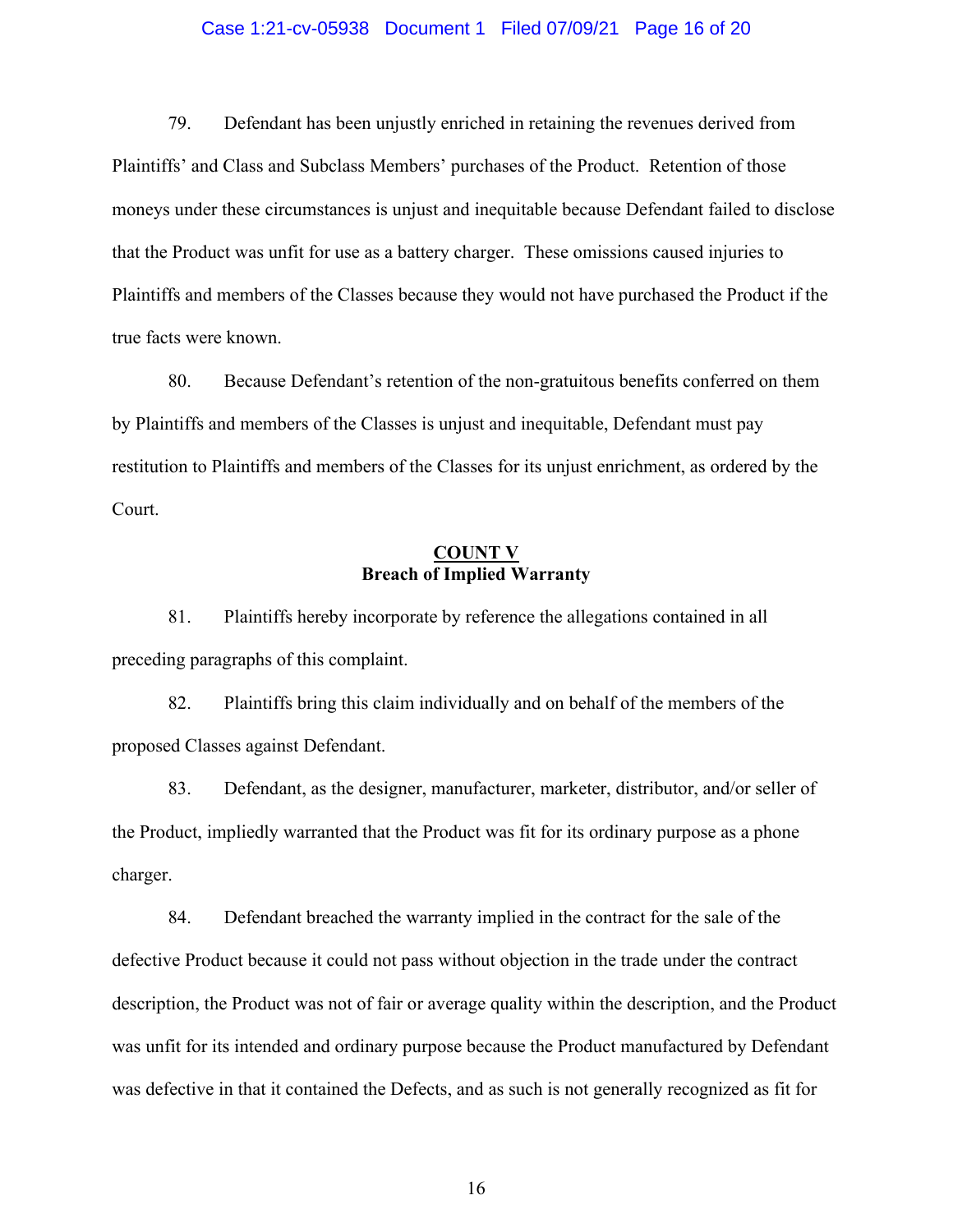#### Case 1:21-cv-05938 Document 1 Filed 07/09/21 Page 17 of 20

consumer use. As a result, Plaintiffs and members of the Classes did not receive the goods as impliedly warranted by Defendant to be merchantable.

85. Plaintiffs and members of the Classes purchased the Product in reliance upon Defendant's skill and judgment and the implied warranties of fitness for the purpose of charging batteries.

86. The Product was not altered by Plaintiffs or members of the Classes.

87. The Product was defective when it left the exclusive control of Defendant.

88. Defendant knew that the Product would be purchased and used without additional testing by Plaintiffs and members of the Classes.

89. The Product was defectively manufactured and unfit for its intended purpose, and Plaintiffs and members of the Classes did not receive the goods as warranted.

90. Defendant was in vertical privity with Plaintiffs and members of the Classes because it sells its products directly to consumers in Target stores and on the Target website.

91. As a direct and proximate cause of Defendant's breach of the implied warranty, Plaintiffs and members of the Classes have been injured and harmed because: (a) they would not have purchased the Product on the same terms if they knew that the Product contained the Defect, making it unfit for consumer use; and (b) the Product does not have the characteristics, uses, or benefits as promised by Defendant.

# **COUNT VI Violation Of The Magnuson-Moss Warranty Act, 15 U.S.C. §§ 2301,** *et seq.*

92. Plaintiffs incorporate by reference and re-allege herein all paragraphs alleged above.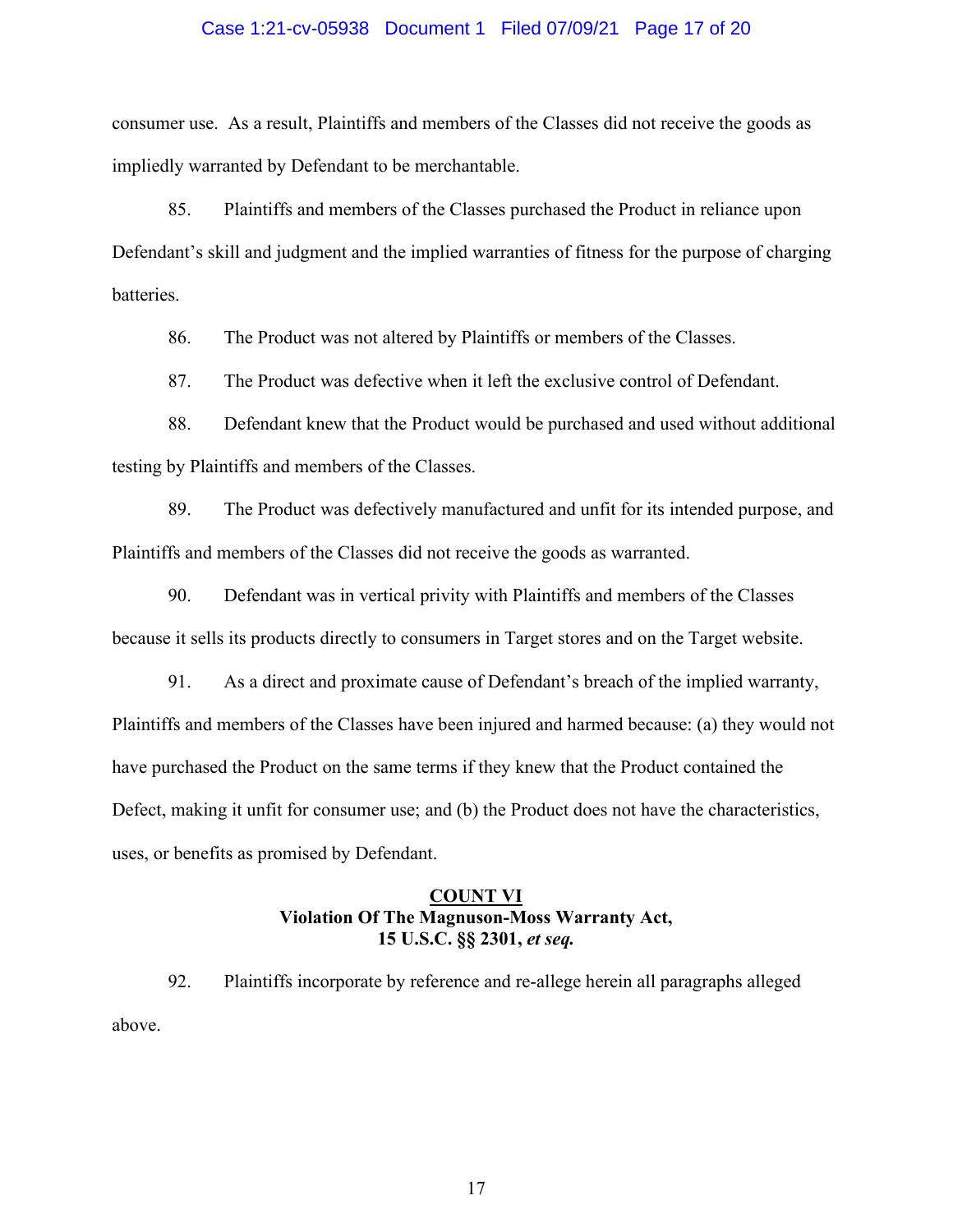#### Case 1:21-cv-05938 Document 1 Filed 07/09/21 Page 18 of 20

93. Plaintiffs bring this claim individually and on behalf of the members of the proposed Classes against Defendant.

94. The Product is a consumer product as defined in 15 U.S.C. § 2301(1).

95. Plaintiffs and the Class and Subclass Members are consumers as defined in 15 U.S.C. § 2301(3).

96. Defendant is a supplier and warrantor as defined in 15 U.S.C. § 2301(4) and (5).

97. In connection with the marketing and sale of the Product, Defendant impliedly warranted that the Product was fit for use as battery charger. The Product was not fit for use as a battery charger due to the Defect described in the allegations above.

98. By reason of Defendant's breach of warranties, Defendant violated the statutory rights due Plaintiffs and members of the Classes pursuant to the Magnuson-Moss Warranty Act, 15 U.S.C. §§ 2301, *et seq.*, thereby damaging Plaintiffs and members of the Classes.

99. Plaintiffs and members of the Classes were injured as a direct and proximate result of Defendant's breach because they would not have purchased the Product if they knew the truth about the defective nature of the Product.

#### **PRAYER FOR RELIEF**

WHEREFORE, Plaintiffs, individually and on behalf of all others similarly situated, seek judgment against Defendant, as follows:

> (a) For an order certifying the Classes under Rule 23 of the Federal Rules of Civil Procedure and naming Plaintiffs as representatives of the Classes and Plaintiffs' attorneys as Class Counsel to represent the Classes;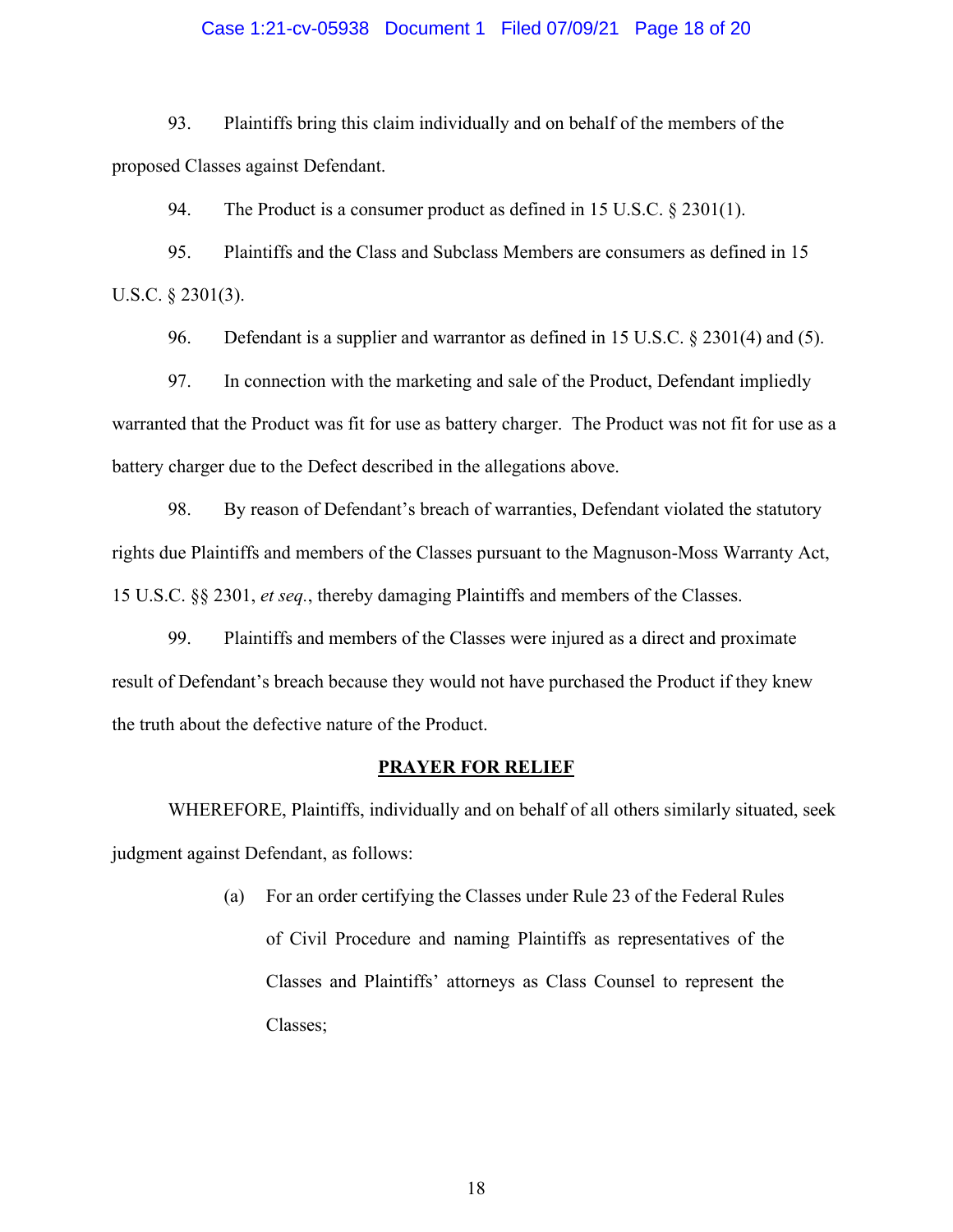- (b) For an order declaring the Defendant's conduct violates the statutes referenced herein;
- (c) For an order finding in favor of Plaintiffs and the Classes on all counts asserted herein;
- (d) For compensatory and punitive damages in amounts to be determined by the Court and/or jury;
- (e) An award of statutory penalties to the extent available;
- (f) For pre-judgment interest on all amounts awarded;
- (g) For an order of restitution and all other forms of monetary relief;
- (h) For an order awarding Plaintiffs and the Classes.

# **DEMAND FOR TRIAL BY JURY**

Pursuant to Fed. R. Civ. P. 38(b)(1), Plaintiffs demands a trial by jury of all issues so

triable.

Dated: July 9, 2021 Respectfully submitted,

# **BURSOR & FISHER, P.A.**

By: */s/ Max S. Roberts* Max S. Roberts

Max S. Roberts 888 Seventh Avenue, Third Floor New York, NY 10019 Telephone: (646) 837-7150 Facsimile: (212) 989-9163 Email: mroberts@bursor.com

# **BURSOR & FISHER, P.A.**

L. Timothy Fisher (*Pro Hac Vice forthcoming*) 1990 North California Blvd., Suite 940 Walnut Creek, CA 94596 Telephone: (925) 300-4455 Facsimile: (925) 407-2700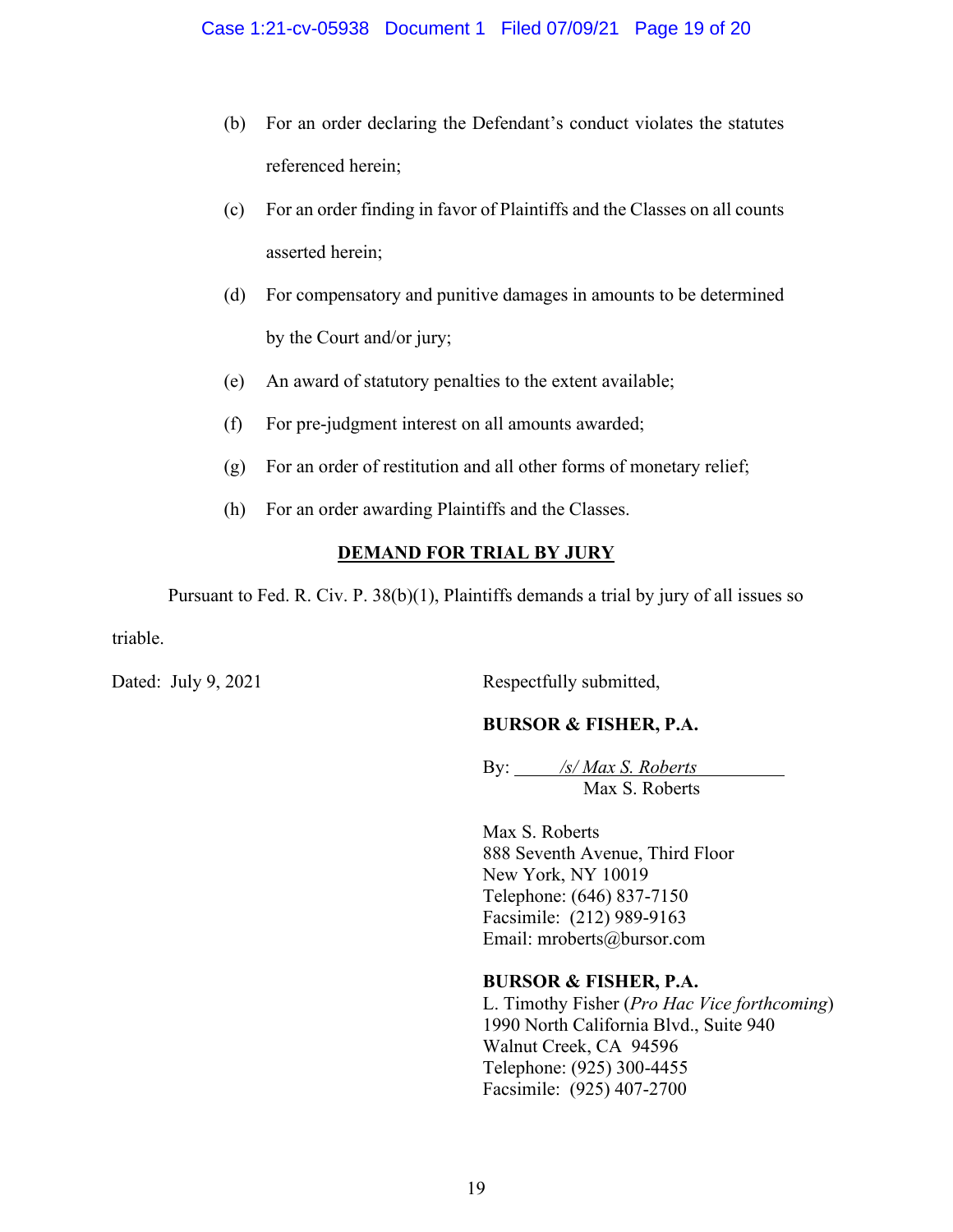Email: ltfisher@bursor.com

*Attorneys for Plaintiffs*